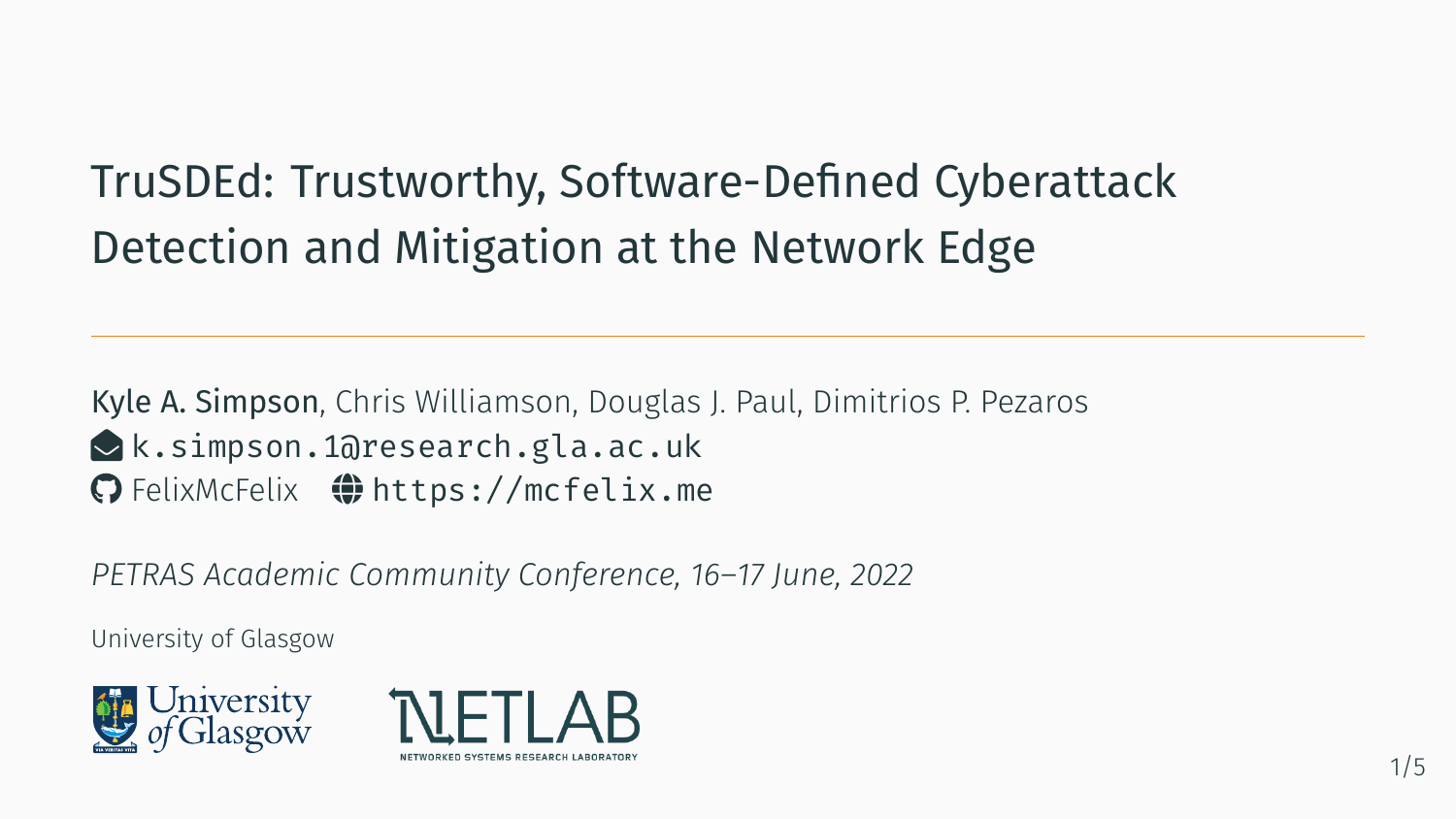#### Fast, cheap, and secure IoT Defence – pick 3?

- Security packet processing by *network functions*. Firewalls, DPI, ACLs...
- Ideally in-situ.
- Single-board compute like RPis are small, capable, affordable!
- Sensor networks have low data rates; a good fit.

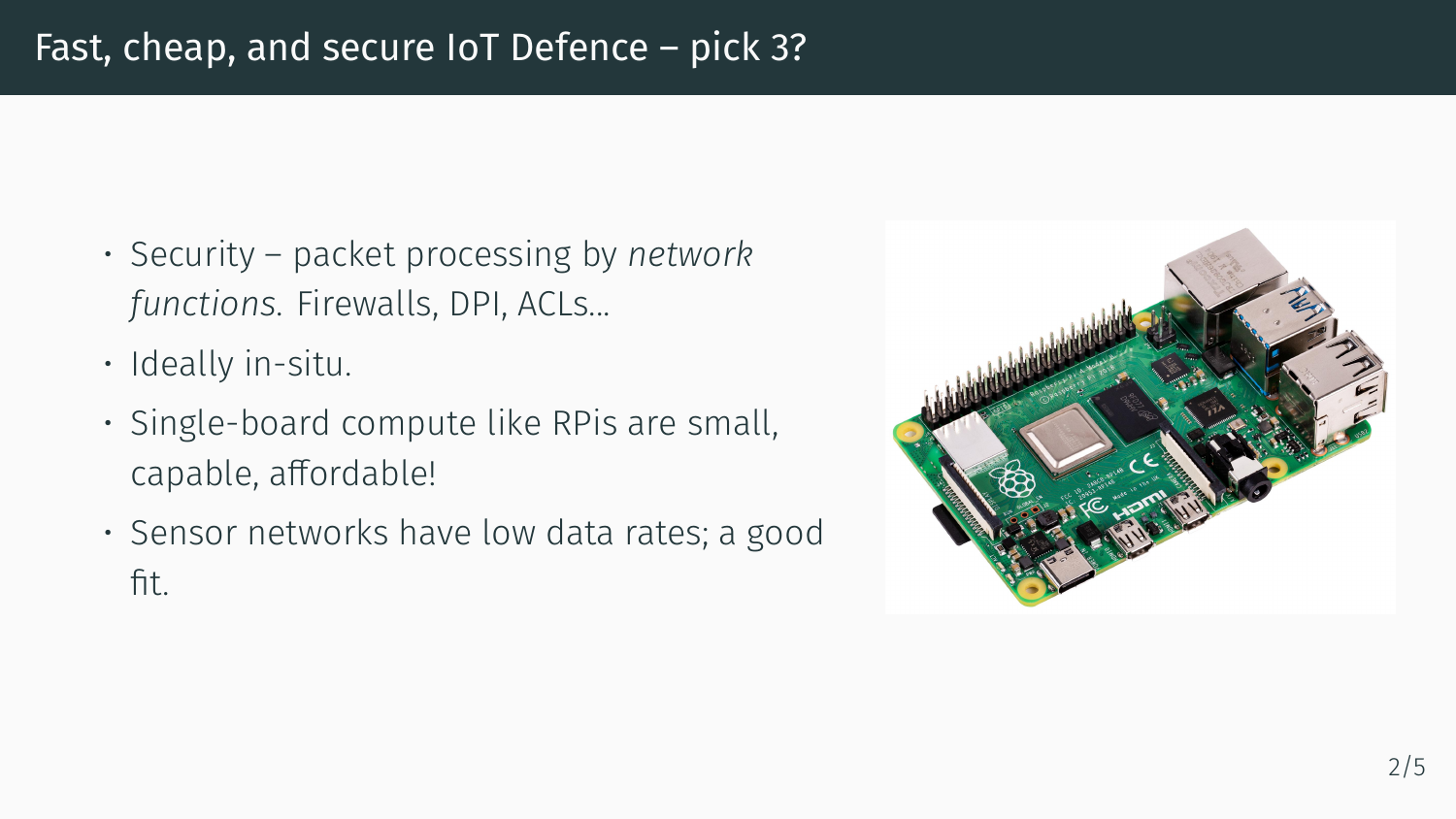- 'Best' low latency processing (DPDK) is expensive CPU and power.
- SoTA in *secure* processing needs server-only capabilities like *trusted execution environments* (TEEs).
- No powerful hardware offloads or acceleration.
- Devices physically vulnerable, no ECC memory.
- ...So, how to reconcile with cheap & portable SBCs?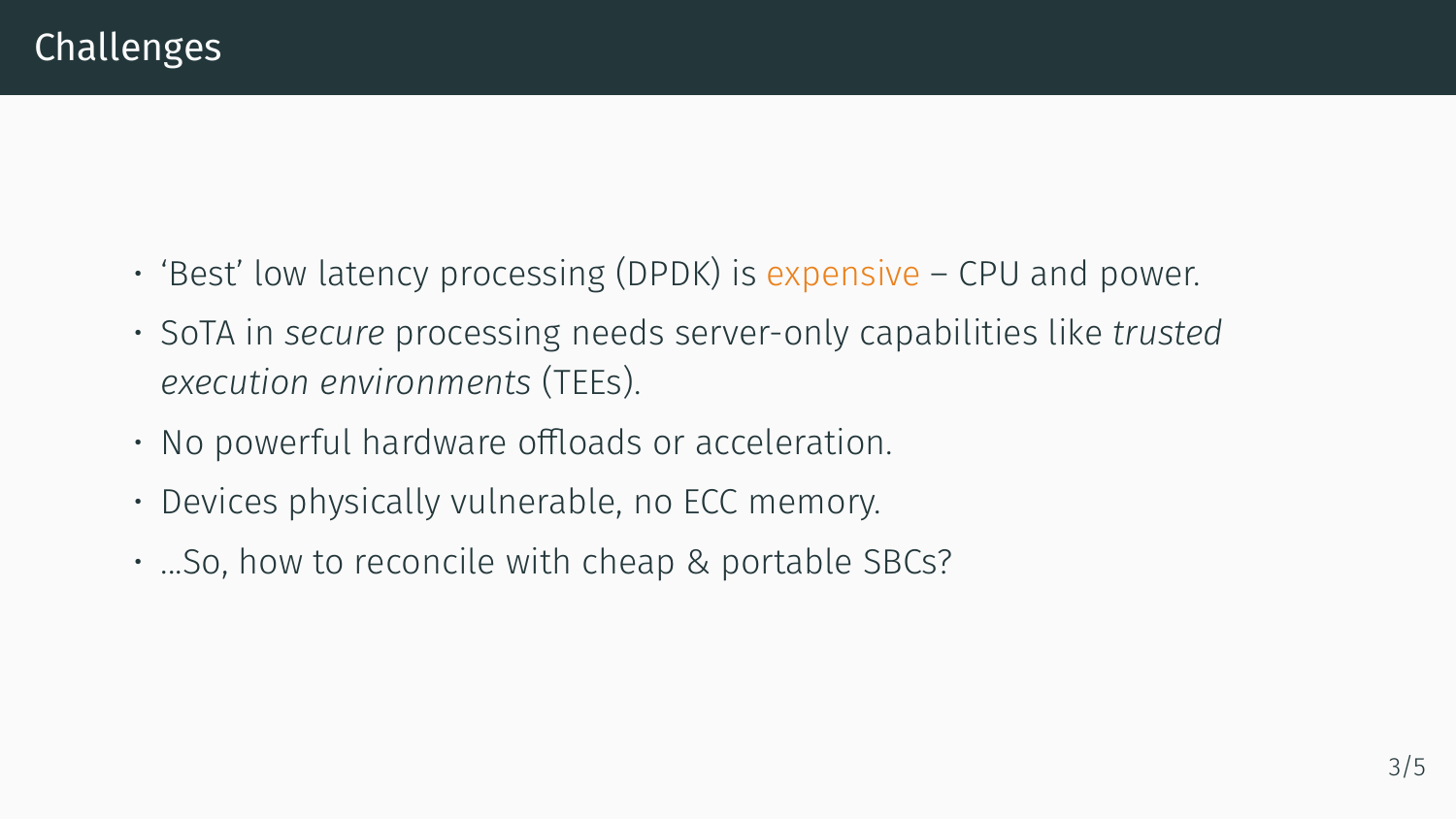#### Methodology (I): Low-latency XDP fast-path



- Two-tier approach.
- Critical or high performance NFs go into XDP:
	- Early results low latency for most packets.
- Rare 'slow-path' still kernel bypass:
	- Expensive & proprietary code.
	- Only for candidate attack traffic.
- Reconfigurable.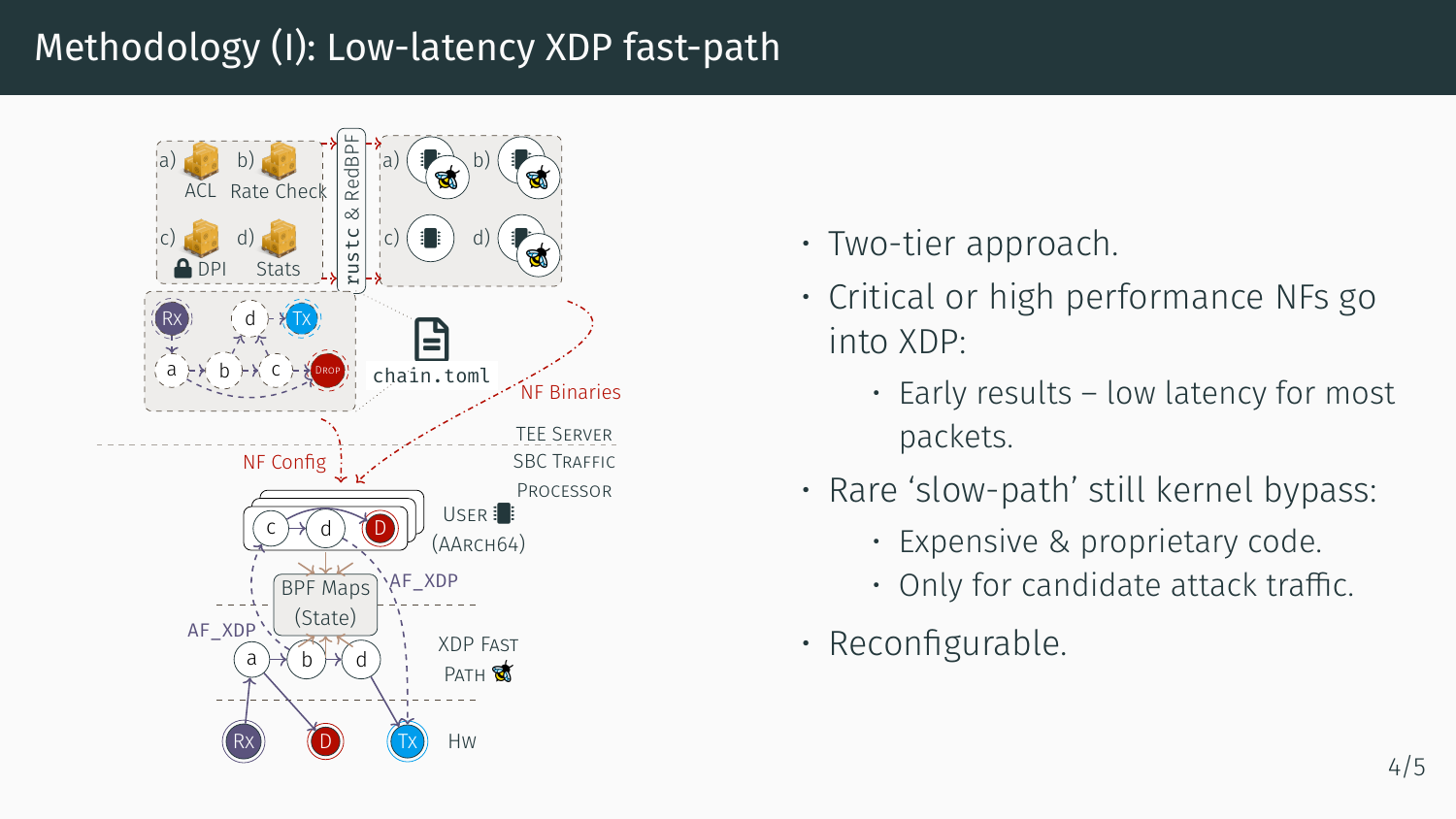#### Methodology (II): Novel PUF-based authentication

- How to attest the above is correct?
- Physical unclonable functions (PUFs) – input-based device signatures, CRPs.
- Authenticate keys in the wild without root certs.
- Strong attestation of identities to physical devices.
- $\cdot$  RTD-based array designs quantum property.